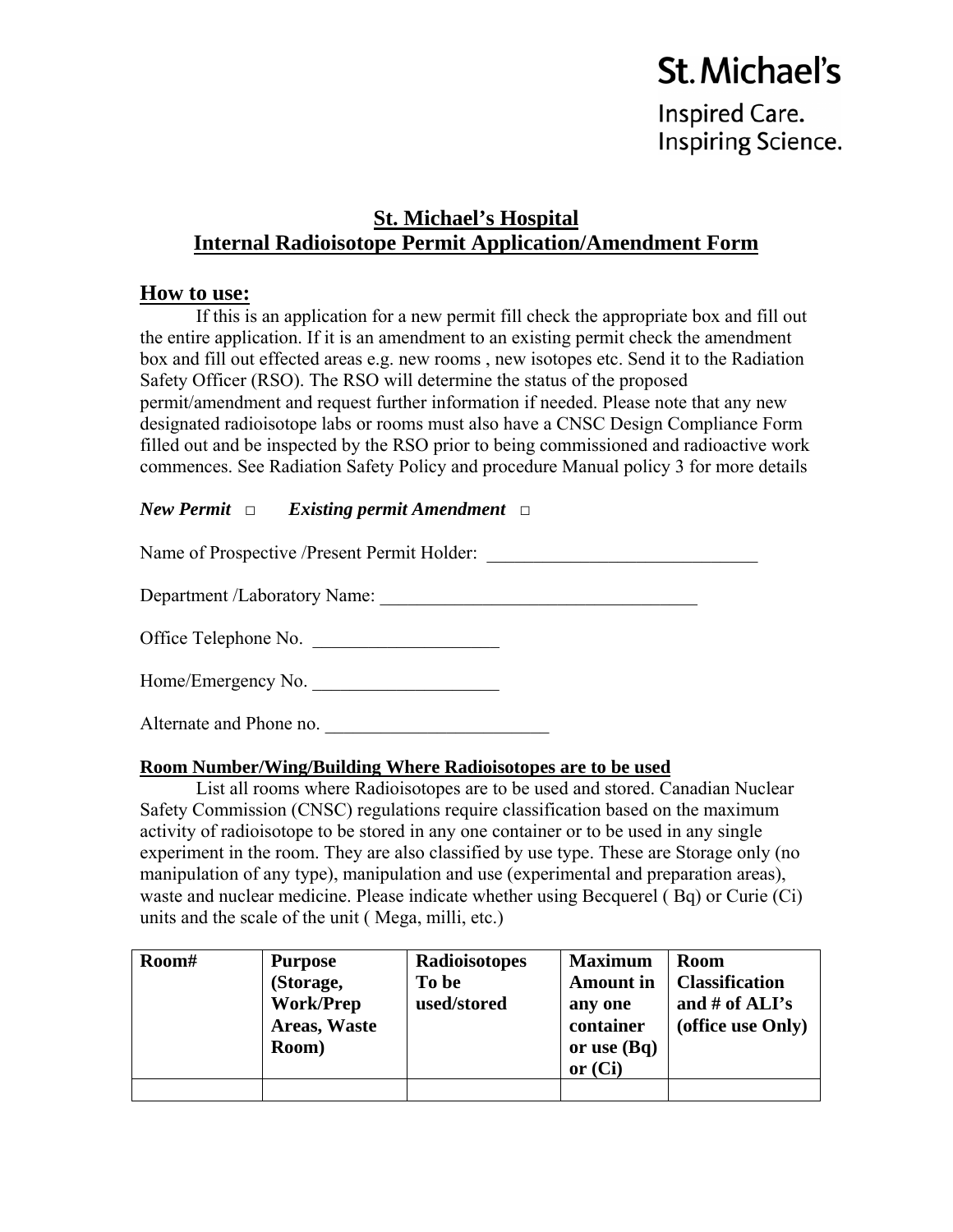| the contract of the contract of the |  |  |
|-------------------------------------|--|--|
|                                     |  |  |

## **Radioisotope Information: Unsealed Sources**

Unsealed or open sources are sources that are not permanently enclosed and can be removed from their storage container. This includes radioisotopes in liquids, powders and capsules that can be dissolved. This covers most research and medical use. An example would be Phsophorous -32 labeled ATP used in research. Please attach an appendix describing the use protocols for each Radioisotope. Include a brief description of purpose, methodology (equipment used etc.) the quantity used per experiment and expected frequency. List any animal use involving radioisotopes. Please note that Human use is prohibited by the CNSC and must go though Nuclear Medicine.

| Radioisotope | <b>Chemical</b><br>Form | <b>Max. Activity</b><br>in one<br><b>Container</b> | Use* | <b>Office Use</b><br>only<br>#of ALI |
|--------------|-------------------------|----------------------------------------------------|------|--------------------------------------|
|              |                         |                                                    |      |                                      |
|              |                         |                                                    |      |                                      |
|              |                         |                                                    |      |                                      |
|              |                         |                                                    |      |                                      |
|              |                         |                                                    |      |                                      |
|              |                         |                                                    |      |                                      |
|              |                         |                                                    |      |                                      |

**\*** Attach appendices for each isotope.

#### **Radioisotope information: Sealed Sources**

A sealed source refers to radioactive material that is "sealed inside a sturdy capsule which is designed to be permanent. An example would be a plastic disc calibration source of a long lived Radioisotope such as Cesium-137.

| Radioisotope | <b>Source Activity</b> | $T$ vpe | Use |
|--------------|------------------------|---------|-----|
|              |                        |         |     |
|              |                        |         |     |

#### **Radiation Devices**

List the Radiation Devices in the following table. Radiation devices are instruments that contain a radioactive source internally that is integral to the functioning of the machine and cannot be removed. Examples: Liquid Scintillation counter with internal cesium -137 quench correction source or some Gas Chromatographs. This does include external calibration standards. Only list equipment if it is new to the hospital e.g. being bought or being transferred from outside SMH.

| <b>Device</b> | Radioisotope | <b>Source Activity</b> |
|---------------|--------------|------------------------|
|               |              |                        |
|               |              |                        |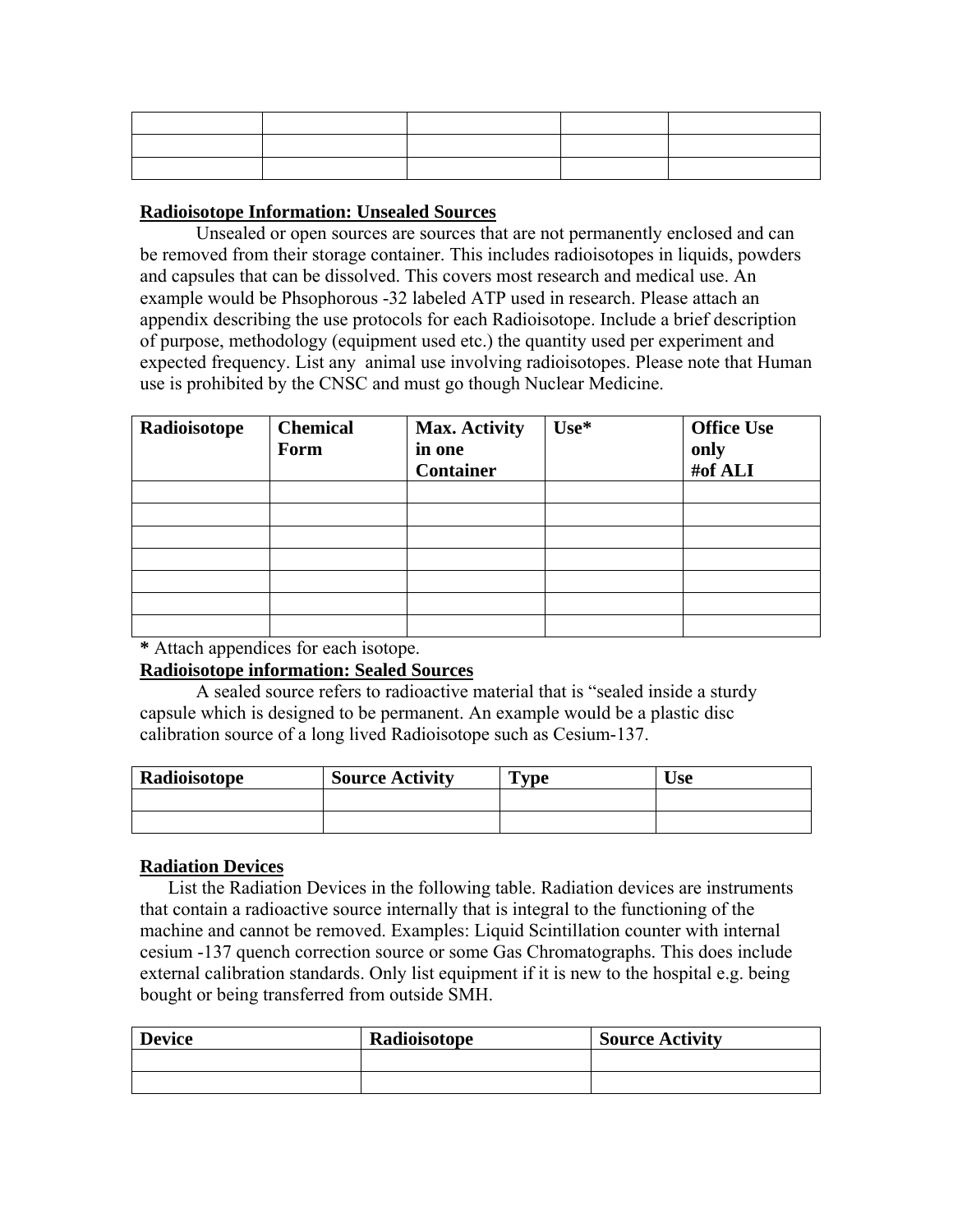#### **Radiation Detection Instruments**

List the type of instruments (e.g. . . Geiger-Mueller counter, Liquid Scintillation counter etc.) and information ( make ,model ,serial #) to be used for contamination monitoring.

 $\_$  , and the set of the set of the set of the set of the set of the set of the set of the set of the set of the set of the set of the set of the set of the set of the set of the set of the set of the set of the set of th

 $\_$  , and the set of the set of the set of the set of the set of the set of the set of the set of the set of the set of the set of the set of the set of the set of the set of the set of the set of the set of the set of th

 $\mathcal{L}_\text{max} = \mathcal{L}_\text{max} = \mathcal{L}_\text{max} = \mathcal{L}_\text{max} = \mathcal{L}_\text{max} = \mathcal{L}_\text{max} = \mathcal{L}_\text{max} = \mathcal{L}_\text{max} = \mathcal{L}_\text{max} = \mathcal{L}_\text{max} = \mathcal{L}_\text{max} = \mathcal{L}_\text{max} = \mathcal{L}_\text{max} = \mathcal{L}_\text{max} = \mathcal{L}_\text{max} = \mathcal{L}_\text{max} = \mathcal{L}_\text{max} = \mathcal{L}_\text{max} = \mathcal{$ 

 $\_$  , and the set of the set of the set of the set of the set of the set of the set of the set of the set of the set of the set of the set of the set of the set of the set of the set of the set of the set of the set of th

#### **List of Personnel Handling/Working with Radioisotopes**

List the personnel who are will handle/work with radioisotopes under this permit. Please note that all personnel must have either taken the SMH Radiation Safety Course or show evidence (certificate etc.) of passing a Radiation Safety/Handling course at another institution. Final decision on the acceptability of qualifications rests with the Radiation Safety Officer.

| Name           | Previous Training (provide details) Work Experience |  |
|----------------|-----------------------------------------------------|--|
|                |                                                     |  |
| 2.             |                                                     |  |
| 3 <sub>1</sub> |                                                     |  |
| $\overline{4}$ |                                                     |  |

#### **Permit Holder's Responsibilities**

- 1. The permit holder is responsible for all aspects of Radiation Safety in the areas under his/her supervision
- 2. Must conform to all conditions of the CNSC Nuclear Substances and Radiation Devices Licence under which this Internal Permit would be issued.
- 3. Ensure all staff are familiar with and follow all hospital policies concerning the use of radioisotopes as contained in the most recent edition of the SMH Radiation Safety Policy and Procedure Manual.
- 4. Shall ensure that all staff and students using radioisotopes have taken the SMH Radiation Safety Course or have equivalent certification acceptable to the Radiation Safety Officer (RSO) and have registered with the RSO before radioisotope use starts.
- 5. Will have purchase orders for radioisotopes signed by the RSO before ordering.